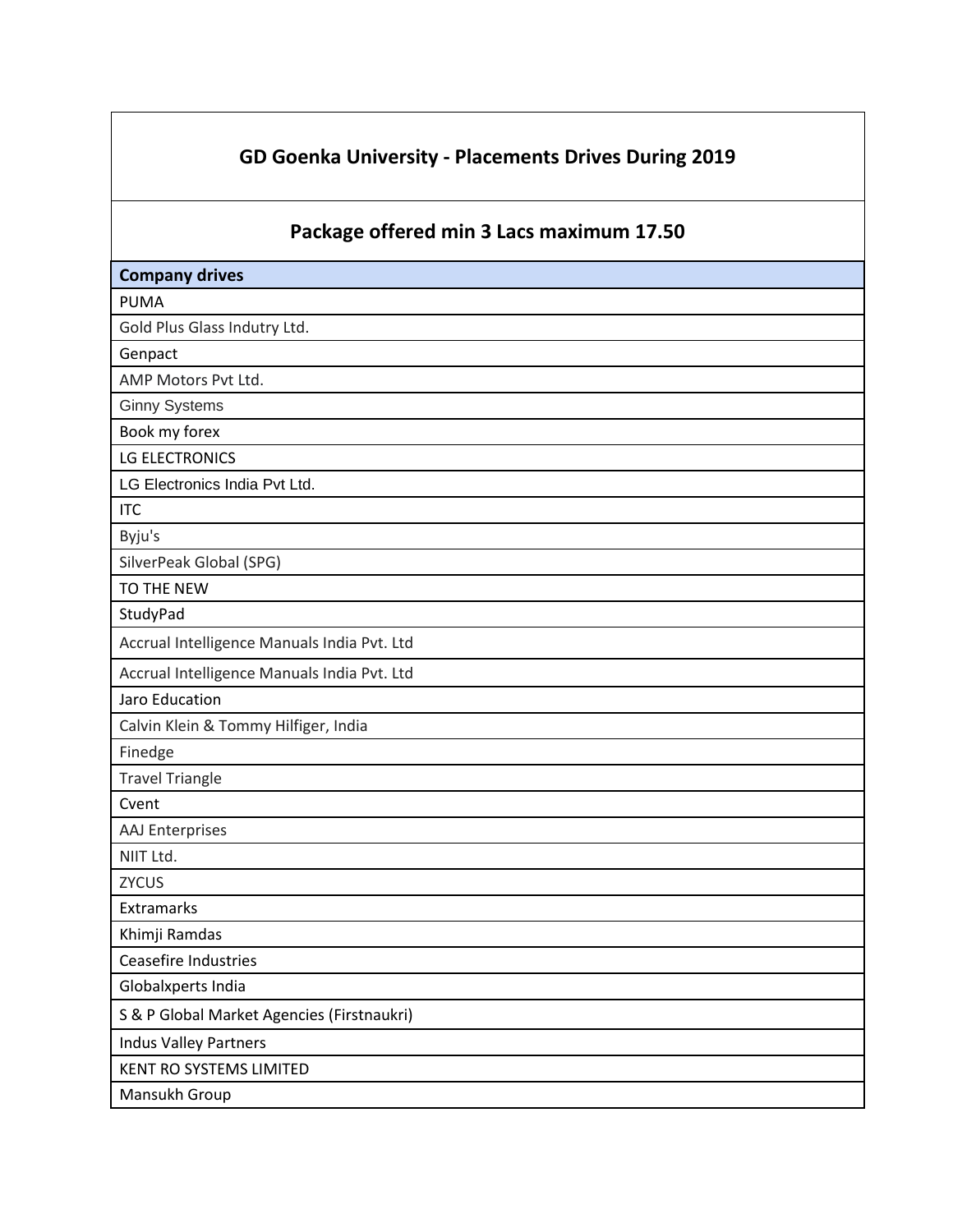| <b>Federal Bank</b>                        |
|--------------------------------------------|
| FACE (Focus Academy of Career Enhancement) |
| <b>SPARKTG</b>                             |
| Info Edge India Ltd. (Naukri.com)          |
| <b>Future Group</b>                        |
| Planify                                    |
| <b>Third Sector Partners</b>               |
| <b>Phronesis Partners</b>                  |
| The Creative Bureau                        |
| <b>Square Yards</b>                        |
| Eduvituoso                                 |
| <b>WNS Global Services</b>                 |
| <b>Glee Garments</b>                       |
| Apollo Munich                              |
| Ameriprise Financial                       |
| Finamigo Consultants Pvt Ltd.              |
| Reliance Jio                               |
| <b>TCS</b>                                 |
| <b>Virtuous Vision</b>                     |
| <b>Taurus Adcom</b>                        |
| Future Generali India Life Insurance       |
| Mayasheel Retail India Ltd. (Bazaar India) |
| Kotak Mahindra Bank                        |
| Convergys                                  |
| Pradhan Guards and Safety Pvt. Ltd         |
| <b>Black Whale India</b>                   |
| Apollo Munich                              |
| HR MIND                                    |
| Skill Development Council of India         |
| ESP 360 Degree Solutions                   |
| Store Hippo (Aon Cocubes)                  |
| ZunRoof Tech Private Limited               |
| S & R Exports                              |
| Questa Global                              |
| CapitalAim Financial Advisory Pvt. Ltd.    |
| Asahi India Glass Ltd                      |
| Nagarro Software                           |
| Aon CoCubes (Thought Focus)                |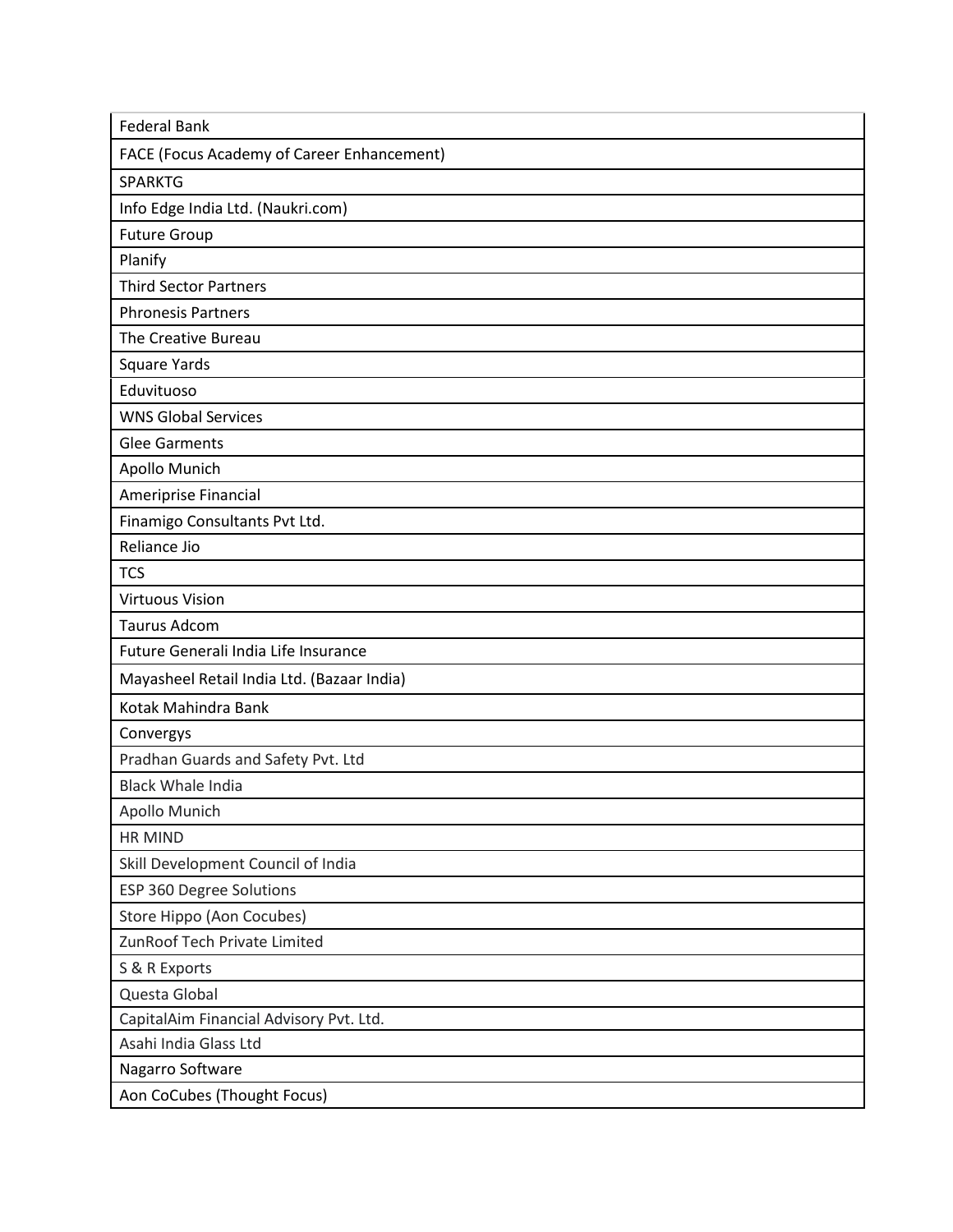| CNH Industrial India Pvt Ltd.                       |
|-----------------------------------------------------|
| <b>Mnemonic Education and Overseas Admission</b>    |
| <b>Transport Corporation India Limited</b>          |
| Eckovation                                          |
| <b>ESAF</b> group                                   |
| Dudhi Industries Pvt. Ltd.                          |
| Reliance Industries Ltd, (Pool Campus)              |
| India Infoline Home Finance Ltd                     |
| nurtr                                               |
| Asahi India Glass Ltd                               |
| Franchise India                                     |
| Cafe Coffee Day                                     |
| RPATech                                             |
| Karvy                                               |
| Nirvana Solutions                                   |
| Paperpedia Pvt Ltd.                                 |
| Jaro Group                                          |
| Real Time Data Services Pvt Ltd.                    |
| Cogent Infotech                                     |
| Luminous Power Technology (Co Cubes)                |
| Edunguru                                            |
| Tech Jockey                                         |
| Zappfresh (Cocubes)                                 |
| Decision Point (Aon Cubes)                          |
| Six Red Marbles Learning Pvt. Ltd.                  |
| Extraclass                                          |
| Virtuos Digital Ltd.                                |
| To The New                                          |
| In Country                                          |
| Credforce                                           |
| Work Advantage                                      |
| Centum Learning                                     |
| <b>Universal Data Solutions</b>                     |
| Anusha Technovision (P) Ltd                         |
| Incedo                                              |
| Leeway Hertz                                        |
| Ori Serve (AON CoCubes)                             |
| PWC (PricewaterhouseCoopers) (payroll Ningen Group) |